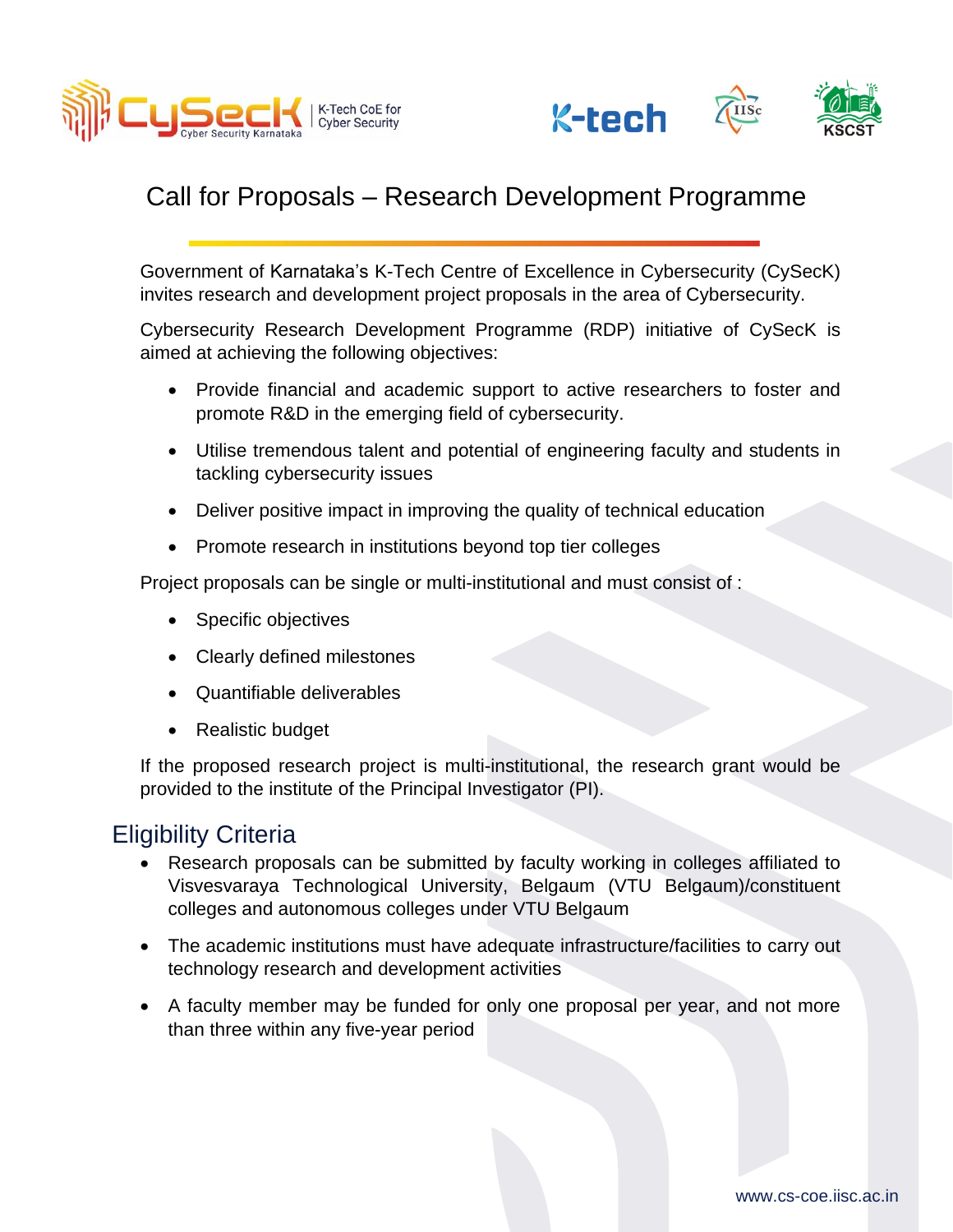





## Evaluation and selection

- The research proposals in cybersecurity domain submitted by faculty working in academic institutions will be technically reviewed by the panel of experts.
- The panel of experts will select the proposals according to defined procedures and assessment criteria.
- Proposals will be judged on overall completeness of the proposal; merit and creativity of the project; soundness of the research design and methodology; value and relationship of the project to the society and soundness of the budget justification.
- Special emphasis will also be placed on the following criteria:
	- ➢ Innovativeness in project proposal
	- $\triangleright$  Potential for Application
	- ➢ Extent to which it addresses current and envisioned needs of the digital communities in India covering industry, government, consumers and the society at large
- The recommended proposals shall be taken up for financial support depending upon final approvals by the competent Authority at KSCST, ratings provided by the expert panel and availability of budget.

### Funding

- CySecK shall support technically meritorious cybersecurity R&D projects as per standard Grant-In-Aid operating procedures of Karnataka State Council for Science and Technology (KSCST).
- An initial grant of up to Rs 2 lakh would be awarded to selected projects in the first year, followed by a second round of funding of up to Rs 10 lakh to the topperforming projects from the initial group in the second year.
- The expert panel shall recommend projects for the second tranche funding based on the following criteria:
	- ➢ Meeting measurable objectives, targets and milestones
	- $\triangleright$  Timely submission of progress reports
	- ➢ Demonstration of research work undertaken consistently throughout the year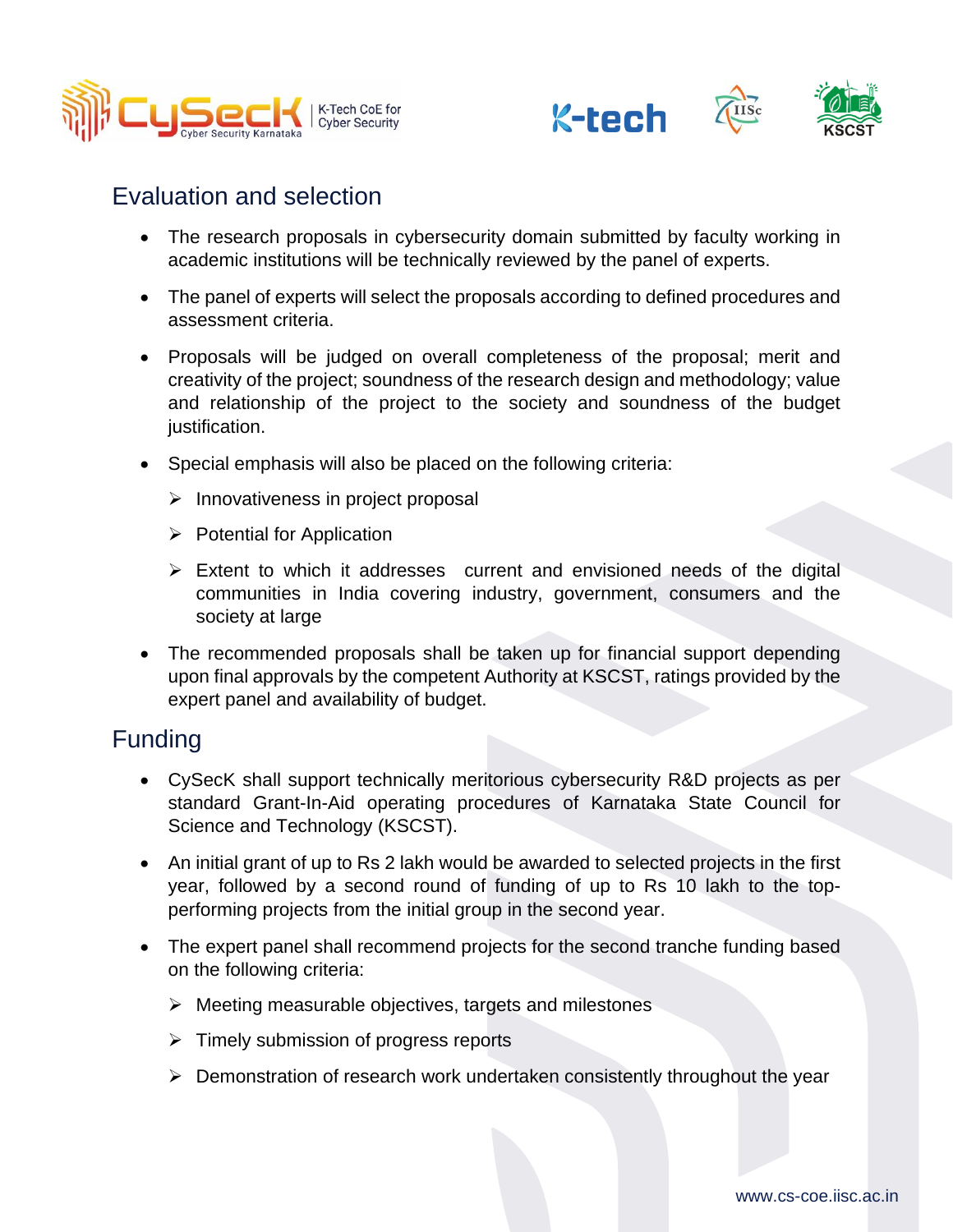



➢ Potential for application and the benefits expected to be accrued

#### Deadline and Submission

- The proposal must be submitted via Google Forms only, no later than 6pm (IST) on 30th April 2021. The annexure contains the format for the submission of research proposals.
- The link to the Google Form through which research proposals are to be submitted by interested researchers is provided below.

[https://docs.google.com/forms/d/e/1FAIpQLSd92RZXFKhuCoauvroU88ZB6GdVaRLjWgQ6KBb](https://docs.google.com/forms/d/e/1FAIpQLSd92RZXFKhuCoauvroU88ZB6GdVaRLjWgQ6KBbYwNdiLWWXMg/viewform) [YwNdiLWWXMg/viewform](https://docs.google.com/forms/d/e/1FAIpQLSd92RZXFKhuCoauvroU88ZB6GdVaRLjWgQ6KBbYwNdiLWWXMg/viewform)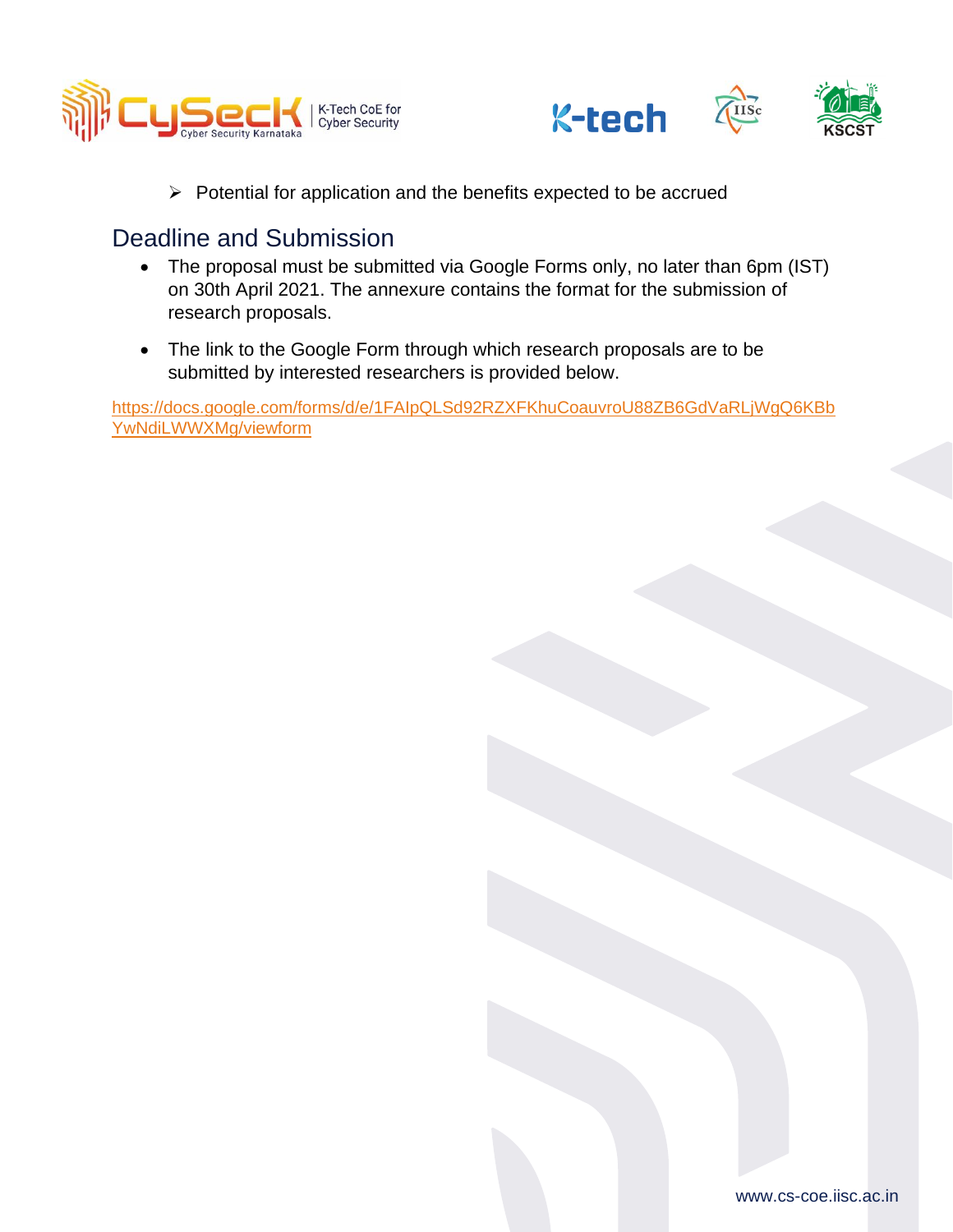





# Annexure - Format for Submission of Research Proposal

#### SECTION – A GENERAL INFORMATION

- 1. Project Title:
- 2. Sub Area:
- 3. Duration in months:
- 4. Total cost:
- 5. Project Category:
	- Basic Research
	- Applied Research
	- Technology Development
	- Any other
- 6. Principal Investigator:
	- Designation:
	- Department:
	- Institute Name:
	- Address:
	- Telephone:
	- E-mail:
- 7. Date of Birth:
- 8. Sex (M/F):
- 9. Co-Investigator:
	- Designation:
	- Department:
	- Institute Name:
	- Address:
	- Telephone:
	- E-mail:
- 10. Date of Birth:
- 11. Sex (M/F):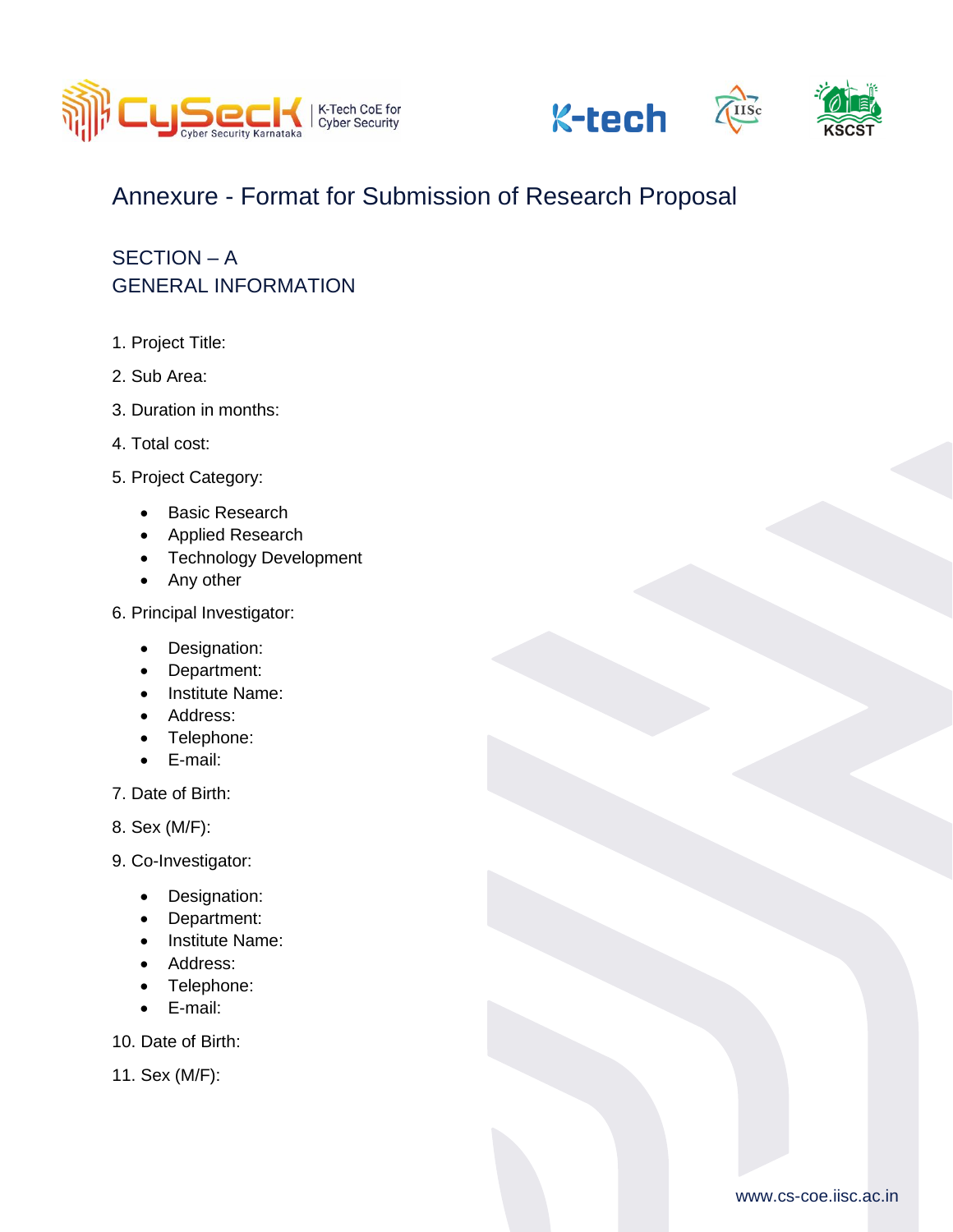





#### SECTION – B TECHNICAL DETAILS

- 1. Project Title:
- 2. Project summary (maximum 500 words):
- 3. Key words:
- 4. Introduction (under the following heads):
	- Origin of the proposal
	- Definition of the problem
	- Objective
- 5. Review and status of Research and Development in the subject:
	- International status
	- National status
	- Relevant references
	- Importance of the proposed project in the context of current status
	- Review of expertise available with proposed investigating group/institution in the subject of the project
	- References

6. Work plan:

- Methodology
- Organization of work elements
- Time schedule of activities giving milestones (also append to bar diagram)
- Suggested plan of action for utilization of research outcome expected from the project

7. Budget Estimates: Summary

| SI <sub>No</sub> | <b>Item</b> | <b>Justification</b> | <b>Budget</b> | <b>Total (INR)</b> |
|------------------|-------------|----------------------|---------------|--------------------|
|                  |             |                      |               |                    |
|                  |             |                      |               |                    |

8. Detailed Bio-data of the Investigator(s)/Co-Investigator(s) including -

- Name, Address, Date of Birth, Institution's Address etc.
- Academic Qualifications (University/College from where attained, year of passing, class, Thesis title etc.)
- Publications list (Title of paper, authors, Journal details, pages, year etc.)
- Patent list, if any
- List of Projects implemented